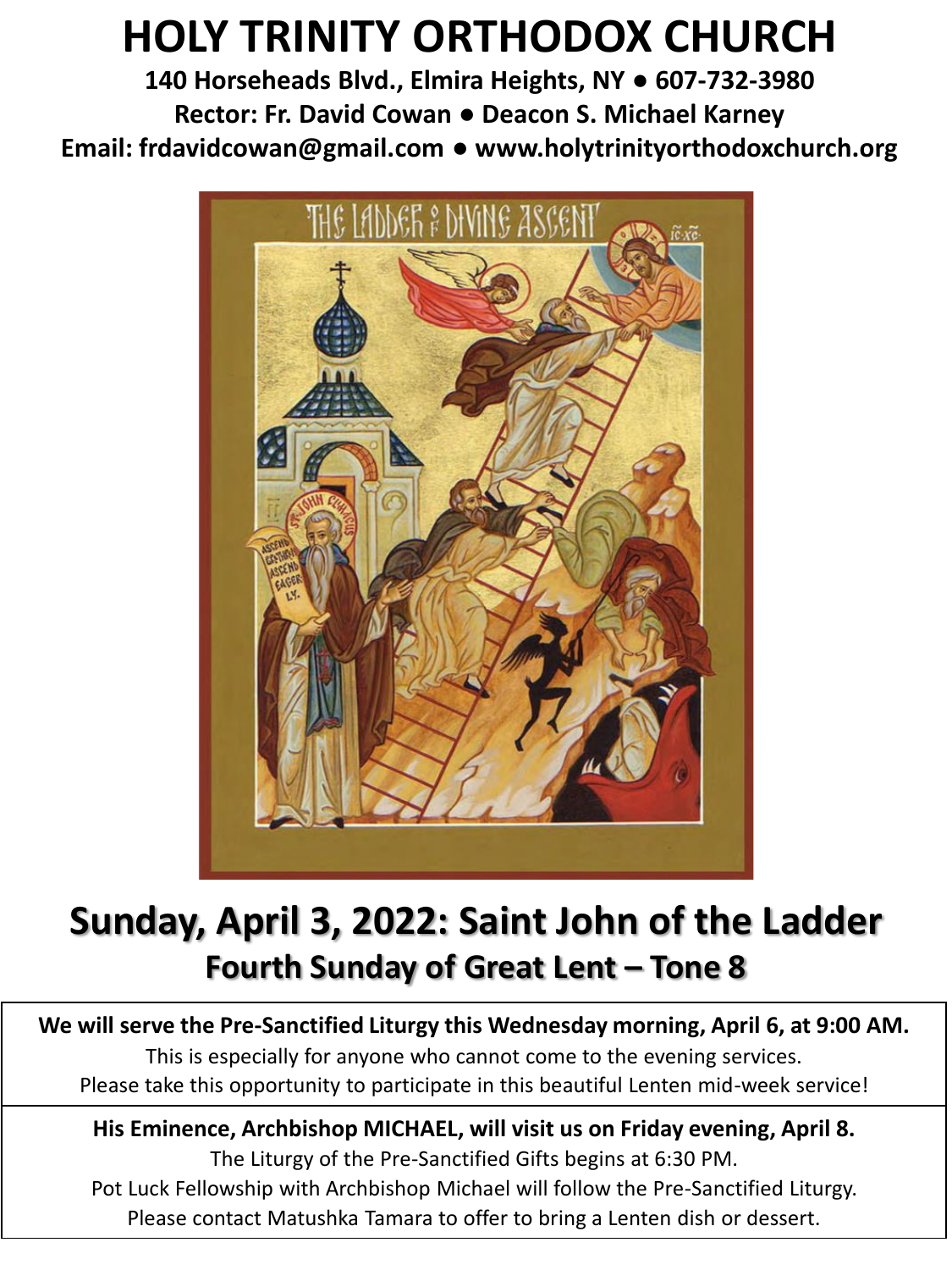## **SERVICES AND ACTIVITIES**

|                           | Most Services May Be Joined by Live Stream at Web Address www.facebook.com/htocelmiraheights<br>or go to www.YouTube.com and search for "Holy Trinity Church Elmira Heights NY" |
|---------------------------|---------------------------------------------------------------------------------------------------------------------------------------------------------------------------------|
|                           | Today – Fourth Sunday of Lent: Saint John of the Ladder (Saint John Climacus)                                                                                                   |
| 8:40 AM                   | Third and Sixth Hours                                                                                                                                                           |
|                           | 9:00 AM Divine Liturgy followed by Fellowship Hour (No Church School / Teen Group Today)                                                                                        |
|                           | At Fellowship Hour: Food Sale Fund-Raiser Planning Meeting                                                                                                                      |
| <b>Wednesday, April 6</b> |                                                                                                                                                                                 |
| 9:00 AM                   | Liturgy of the Pre-Sanctified Gifts                                                                                                                                             |
| Thursday, April 7         |                                                                                                                                                                                 |
| 6:30 PM                   | Great Canon of St. Andrew of Crete, with Reading of the Life of St. Mary of Egypt                                                                                               |
| Friday, April 8           |                                                                                                                                                                                 |
| 6:30 PM                   | Liturgy of the Pre-Sanctified Gifts - Archbishop Michael, Celebrant                                                                                                             |
|                           | Lenten Pot Luck Fellowship Afterward, with Archbishop Michael                                                                                                                   |
| Saturday, April 9         |                                                                                                                                                                                 |
| 4:00 PM                   | <b>Youth Choir Rehearsal</b>                                                                                                                                                    |
| 5:00 PM                   | Great Vespers; Private Confession Available Afterward                                                                                                                           |
|                           | Sunday, April 10 – Fifth Sunday of Lent: Saint Mary of Egypt                                                                                                                    |
| 8:40 AM                   | Third and Sixth Hours                                                                                                                                                           |
| 9:00 AM                   | Divine Liturgy followed by Fellowship Hour, Church School and Teen Group                                                                                                        |

## USE A TEXT MESSAGE OR THE WORLD WIDE WEB TO CONTRIBUTE TO YOUR PARISH – ONCE OR REGULARLY:

- Text the word "give" to  $(607)$  304-3222: or
- *Online:* Visit https:htocehny.breezechms.com/give/online

Whichever way you choose, you will be guided through instructions to set up a recurring donation (weekly, every 2 weeks, monthly, or yearly) or a one-time donation.

> If possible, please check the box on the screen that says: □ "Add \$\_\_.\_\_ to cover the processing fee".

This ensures that the parish receives the full amount of your intended stewardship, if you cover the processing fee of about 3 percent of your donation.

If you select an automatic, repeating donation, this helps the parish to receive your stewardship even on Sundays when you are not in church – maintaining the regular funding needed to support the ministries and regular operations of Holy Trinity Church.

## Thank you!



# **A VISION FOR NEW BELLS!**

At the 2022 Annual Meeting, the parish embraced the vision of acquiring more bells for our church. Thus far, **\$10,750** has been pledged and donated. We are working with an American Orthodox Christian bell seller to learn how much funding will be required to acquire new bells and build a structure to house them. Donations to the Bell Fund are welcome and greatly appreciated!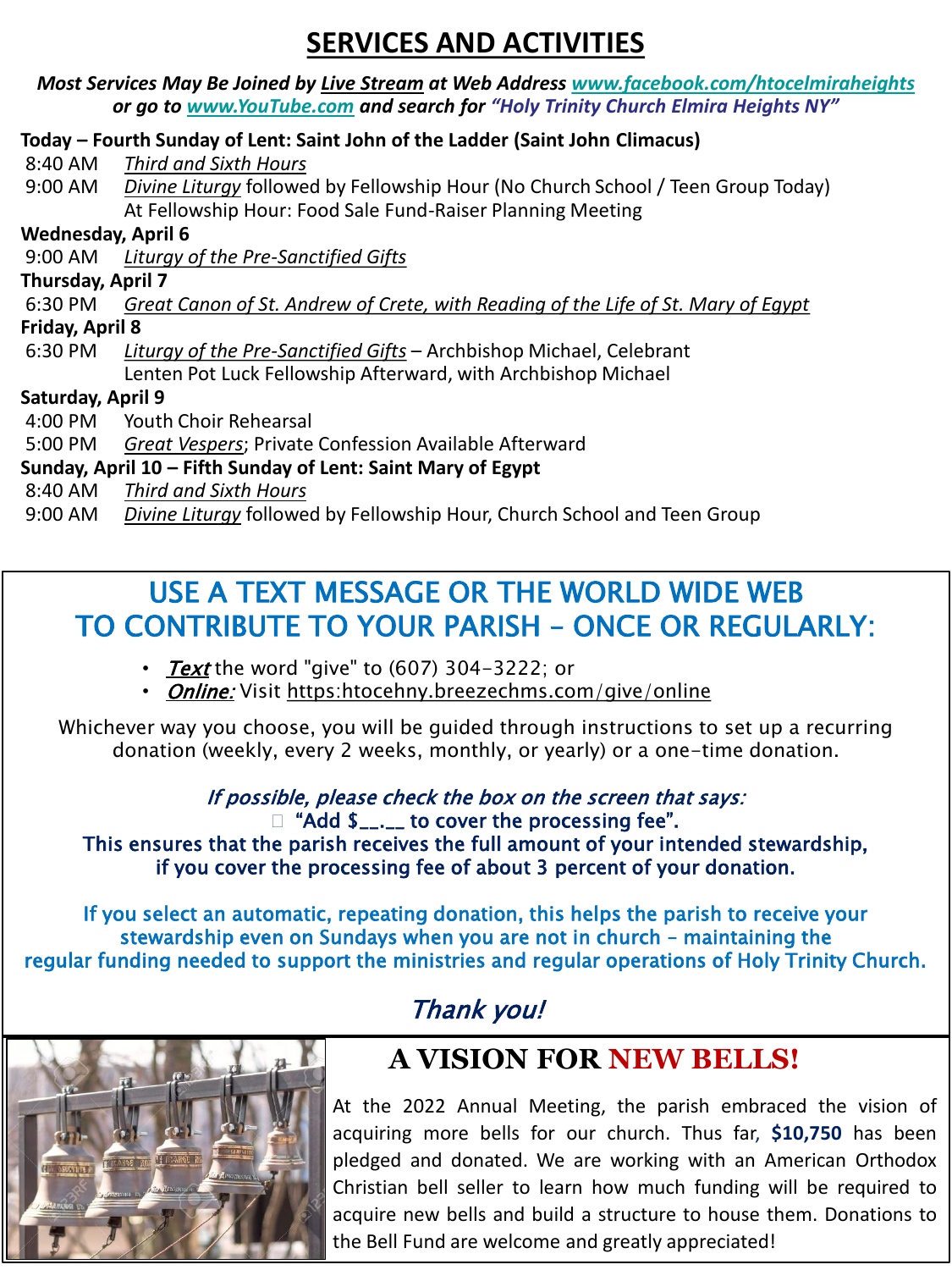#### **TODAY'S SCRIPTURE READINGS**

**EPISTLE Hebrews 6:13-20** Brethren: When God made a promise to Abraham, since He had no one greater by whom to swear, He swore by Himself, saying, "Surely I will bless you and multiply you." And thus Abraham, having patiently endured, obtained the promise. Men indeed swear by one greater than themselves, and in all their disputes an oath is final for confirmation. So when God desired to show more convincingly to the heirs of the promise the unchangeable character of His purpose, He interposed with an oath, so that through two unchangeable things, in which it is impossible that God should prove false, we who have fled for refuge might have strong encouragement to seize the hope set before us. We have this as a sure and steadfast anchor of the soul, a hope that enters into the inner shrine behind the curtain, where Jesus has gone as a forerunner on our behalf, having become a High Priest forever after the order of Melchizedek. **Ephesians 5:9-19** Brethren: Walk as children of the light (for the fruit of light is found in all that is good and right and true), and try to learn what is pleasing to the Lord. Take no part in the unfruitful works of darkness, but instead expose them. For it is a shame even to speak of the things that they do in secret; but when anything is exposed by the light it becomes visible, for anything that becomes visible is light. Therefore it is said, "Awake, O sleeper, and arise from the dead, and Christ shall give you light." Look carefully then how you walk, not as unwise men but as wise, making the most of the time, because the days are evil. Therefore do not be foolish, but understand what the will of the Lord is. And do not get drunk with wine, for that is debauchery; but be filled with the Spirit, addressing one another in psalms and hymns and spiritual songs, singing and making melody to the Lord with all your heart. **GOSPEL Mark 9:17-31** At that time, one of the crowd answered and said to Jesus, "Teacher, I brought You my son, who has a mute spirit. And wherever it seizes him, it throws him down; he foams at the mouth, gnashes his teeth, and becomes rigid. So I spoke to Your disciples, that they should cast it out, but they could not. He answered him and said, "O faithless generation, how long shall I be with you? How long shall I bear with you? Bring him to Me." Then they brought him to Him. And when he saw Him, immediately the spirit convulsed him, and he fell on the ground and wallowed, foaming at the mouth. So He asked his father, "How long has this been happening to him?" And he said, "From childhood. And often he has thrown him both into the fire and into the water to destroy him. But if You can do anything, have compassion on us and help us." Jesus said to him, "If you can believe, all things are possible to him who believes." Immediately the father of the child cried out and said with tears, "Lord, I believe; help my unbelief!" When Jesus saw that the people came running together, He rebuked the unclean spirit, saying to it: "Deaf and dumb spirit, I command you, come out of him and enter him no more!" Then the spirit cried out, convulsed him greatly, and came out of him. And he became as one dead, so that many said, "He is dead." But Jesus took him by the hand and lifted him up, and he arose. And when He had come into the house, His disciples asked Him privately, "Why could we not cast it out?" So He said to them, "This kind can come out by nothing but prayer and fasting." Then they departed from there and passed through Galilee, and He did not want anyone to know it. For He taught His disciples and said to them, "The Son of Man is being betrayed into the hands of men, and they will kill Him. And after He is killed, He will rise the third day." **Matthew 4:25-5:12** At that time, great multitudes followed Jesus – from Galilee, and from Decapolis, Jerusalem, Judea, and beyond the Jordan. And seeing the multitudes, He went up on a mountain, and when He was seated His disciples came to Him. Then He opened His mouth and taught them, saying: "Blessed are the poor in spirit, for theirs is the kingdom of heaven. Blessed are those who mourn, for they shall be comforted. Blessed are the meek, for they shall inherit the earth. Blessed are those who hunger and thirst for righteousness, for they shall be filled. Blessed are the merciful, for they shall obtain mercy. Blessed are the pure in heart, for they shall see God. Blessed are the peacemakers, for they shall be called sons of God. Blessed are those who are persecuted for righteousness' sake, for theirs is the kingdom of heaven. Blessed are you when they revile and persecute you, and say all kinds of evil against you falsely for My sake. Rejoice and be exceedingly glad, for great is your reward in heaven, for so they persecuted the prophets who were before you."-\*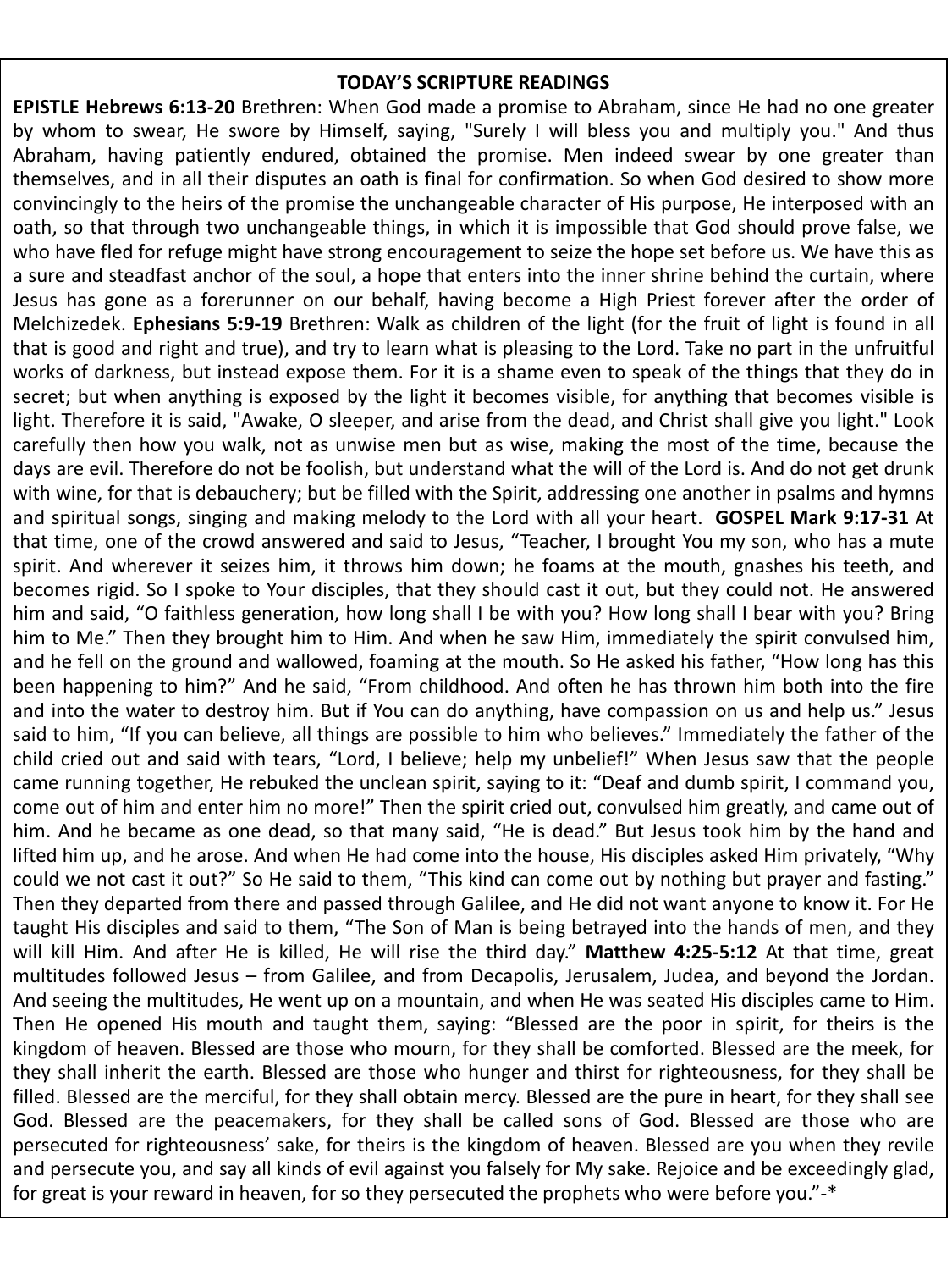#### **Prayer List**

**Memory Eternal:** Taisa, Eugenia, Pani Sarah Ellis, Al; Pauline, Sister Nonna; James, Olga, Nathan, Terry, Mary, Sara, Edward; William, Victoria, George, Joseph, Catherine, Helen, James, Sandy, Linda, Helen, Fran, Dan. Ever-memorable Antoinette Adamovich (+4/7/1994). All those taken from us by the Coronavirus, by sickness, violence, injury and disaster.

**For Health:** Newly Chrismated Ann Mustico and Carrie Matrona Hooper; Fr. Jason Kappanadze, Fr. Nicholas Harris, Fr. Daniel & Mat. Myra Kovalak, Fr. Herman & Mat. Cynthia Schick, Fr. Michael Oleksa; Fr. Moses Berry; Fr. Joseph Chupeck; Rdr. Thomas & Mildred, Rdr. Gabriel; Deacon John Hubchuck; Manya Turic; Shirley Cheplick; James Cowan; child Verity; Patrick Karney; Joan; Peter; Samuel, Julie; Dalona and her children Rhianna, Ashton, Domanick & LilyAnn; Yuliya; Lidia; Rachel and the child to be born to her; Juliana; John; Nancy; Christa; Ilsa; Scott & Casey, Steven; Antonina; Ryan; Deborah; Child Hannah, Joshua, Helen, Kathleen, Erica, Sherri, Ruth, Harriet, Katherine, Kristin, Sierra, Kate, David; and catechumens Charles and Sue.

**Diocesan Prayer Requests:** Archbishop PAUL (OCA Diocese of the Midwest); Archbishop BENJAMIN; Fr. Michael & Mat. Juliana Speck; Fr. Sophrony Royer; Fr. David, Deacon David, Mat. Johanna & Reader Daniel Donch; Reader Fredric; Nun Anna; Mary Ann; Gregory, Boris; George; Porfira; Vanessa; Tatiana, Andrey, Martha; children Catherine, Josephine, Daniel & Isaiah; Deryl, Kristina; Michael, Iliya, Renee, Marie; Stephen, children Michael & John, Anastasia; Michele; Scott, Rebecca, Hannah, Elizabeth, Zach, Stephanie. In Ukraine: Fr. Andriy; Matthew; Irina. All the clergy, faithful and their families of the Diocese of New York and New Jersey. All those afflicted with the Coronavirus and those caring for them, those afflicted by sickness, violence, injury, and disaster. **Birthdays**: Mary-Carol Haluszczak (4/3), Christina (4/5), Vera (4/5), Michael Karney (4/7), Archimandrite Sergius (4/8); Kathleen Kohena (4/8), Ryan DeSocio (4/9).

#### **Parish Children:**

| Lucia   | Hannah         | Jeremiah                                                           | Andrew        | Myra                                              | Ezekiel                                                                               | Anysia |
|---------|----------------|--------------------------------------------------------------------|---------------|---------------------------------------------------|---------------------------------------------------------------------------------------|--------|
| Lydia   | <b>Natalie</b> | Emilia                                                             | Patrick       | Sophia                                            | Dmitri                                                                                | Jonah  |
| Gabriel | Angelina       | John                                                               | <b>Thomas</b> | Nikolai                                           | Melania                                                                               | Alexei |
| Larissa | Julianna       | Nadia                                                              | Gabriel       | Justus                                            | Samuel                                                                                |        |
|         |                |                                                                    |               | College Students: Anna McKane - Duke University . |                                                                                       |        |
|         |                |                                                                    |               |                                                   | Katherine McKane - Sarah Lawrence College Year Abroad at Oxford University, England . |        |
|         |                |                                                                    |               |                                                   | Nathan Devens - Elmira College . Larissa Cheplick - Daemen College                    |        |
|         |                |                                                                    |               |                                                   | Please give prayer requests to Fr. David, Dn. Michael, Subdcn. Walter, or a Reader.   |        |
|         |                | Typically, parish prayer requests remain on this list for 40 days. |               |                                                   |                                                                                       |        |
|         |                |                                                                    |               |                                                   |                                                                                       |        |

### **READERS' SCHEDULE**

April 2 – April 8 Reader Samuel (5th Week of Great Lent)<br>pril 9 – April 15 Reader Dmitri April 9 – April 15 (6th Week of Great Lent)

April 16 – April 23 All Readers,

April 24: Holy PASCHA<br>April 30 – May 6

Assigned at Church<br>Reader William Mary-Carol Haluszczak

### **WINTER 2022 FELLOWSHIP HOUR SCHEDULE**

Contact Mat. Tamara or Mat. Katie if you need a different date.

**APRIL** *(April 1 – 23: Fasting from Meat and Dairy)*

3 Urda, Cusick, Speen Families

10 Payzant & Dudek Families

17 Cowan Family

24 Paschal Agape

### **FELLOWSHIP HOUR SUPPLY DONATIONS ALSO WELCOME:**

Small & Large Plates – Cold Cups – Napkins

### **DONATIONS WELCOME FOR OUR NEXT FOOD SALE**

To help offset expenses for our next Food Sale, coming up this Spring,

please consider donating **large cans of tomato soup** and **large cans of tomato juice.**

Please see Rdr. Alex Charlanow if you have questions, and to find out where to bring your donated goods. **Thank you!**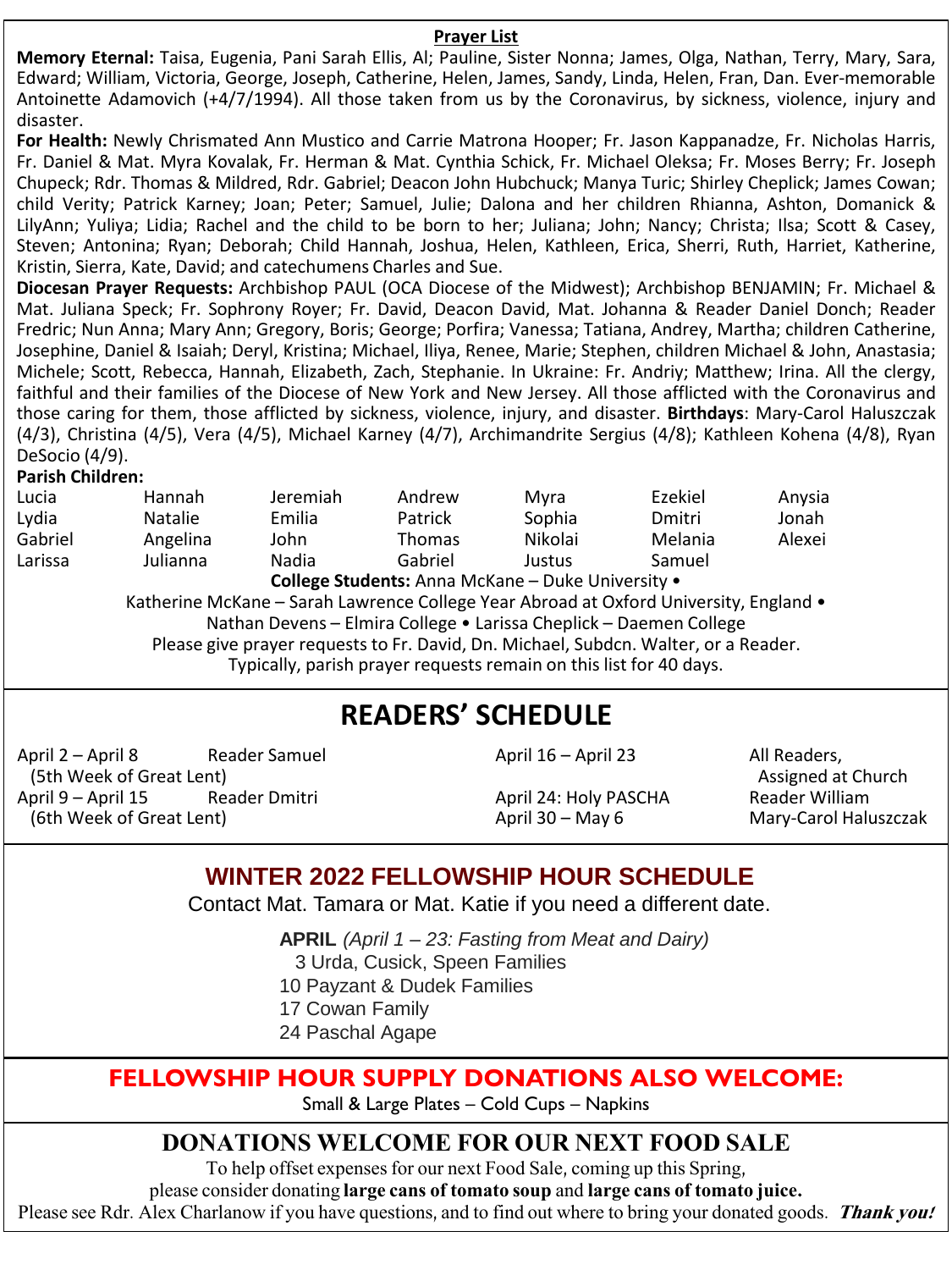|                        | Coming up for our YOUTH & FAMILIES                                                                                                                                                                                     |
|------------------------|------------------------------------------------------------------------------------------------------------------------------------------------------------------------------------------------------------------------|
| Friday, 4/8            | Presanctified Liturgy with Archbishop Michael and Potluck Fellowship                                                                                                                                                   |
| Saturday, 4/9          | Youth Choir <sup>##</sup> Rehearsal 4pm                                                                                                                                                                                |
| Lazarus Saturday, 4/16 | Children's & Families' Confessions 9am                                                                                                                                                                                 |
|                        | 10am Liturgy followed by Pancake Breakfast                                                                                                                                                                             |
|                        | & Decorating the Church with Palms                                                                                                                                                                                     |
| Holy Friday, 4/22      | مجمع المسلم بالمجموع المسلم المسلم المسلم المسلم المسلم المسلم المسلم المسلم المسلم المسلم المسلم ال<br>سمارات المسلم المسلم المسلم المسلم المسلم المسلم المسلم المسلم المسلم المسلم المسلم المسلم المسلم المسلم المسل |
|                        | Teen Group Watch Before the Tomb 11pm-1am (sign up with Fr. David)                                                                                                                                                     |
| Holy Saturday, 4/23    | 10am Vesperal Liturgy with 15 Old Testament Readings<br>read by our Youth (sign up with Mat. Tamara)                                                                                                                   |